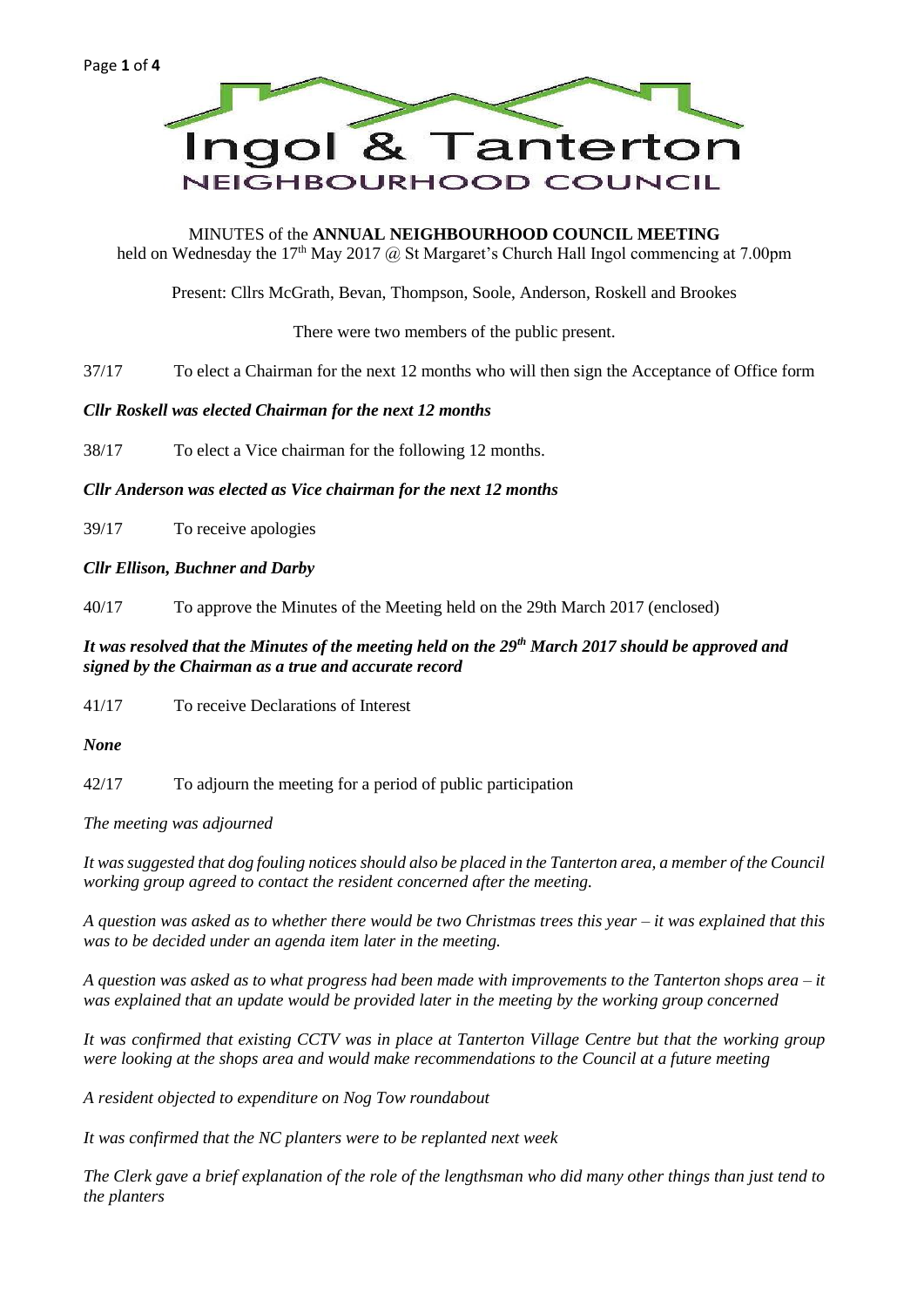# Page **2** of **4**

*It was stated that it was felt that the bulb display on Nog Tow roundabout which had cost a lot of money was poor value*

*It was explained that any comments regarding the planning application for a new Preston North End training ground should now be sent direct to PCC since this Council had already made comment.*

*The meeting was reconvened*

43/17 To authorise payment of the following accounts:

| On Line   Greenwood GS    | Lengthsman               | 319.20 |
|---------------------------|--------------------------|--------|
| On Line   Len Slade       | Internal Auditor         | 105.00 |
| On Line   Salsa Northwest | Band for Fete – Donation | 400.00 |

### *It was resolved that the payments mentioned above should be approved*

44/17 To consider and approve the Internal Auditors Report for the year ended 31st March 2017 (enclosed)

### *It was resolved that the Internal Auditor's Report should be approved*

45/17 To receive and approve the Financial Statement of Accounts to the 31<sup>st</sup> March 2017 (enclosed)

### *It was resolved that the Financial Statement as mentioned above should be approved*

46/17 To approve and authorise the Chairman and RFO to sign Section 1 (Annual Governance Statement) and Section 2 (Statement of Accounts) being part of the Annual Audit for the year ending 31st March 2017 (papers enclosed)

# *It was resolved that Section 1 (Annual Governance Statement) and Section 2 (Statement of Accounts) being part of the Annual Audit for the year ending 31st March 2017 should be approved and that the Chairman and RFO should be authorised to sign the documentation on behalf of this Council*

47/17 To confirm renewal of the Council's insurance with Zurich Insurance for a further 12 months in accordance with our LTA at £614.95

### *It was resolved that renewal of the above insurance should be approved*

48/17 To appoint representatives to attend PAC meetings on behalf of this Council (please note that since this Council is not a LALC member it can only attend the open session and not that relating to LALC matters)

#### *It was resolved that Cllrs Ellison, Thompson and Brookes should continue to represent this Council*

49/17 To consider ownership of the CCTV equipment to be installed at Ingol Community Primary School in the light of information now received from the Information Commissioner Office (ICO) and approve that the equipment should be gifted to the school by way of donation.

*Data protection requirements are such that access and viewing of CCTV installations are required to be under the control of a Data Controller who is then responsible for dealing with access requests by either the police, other organisations or any person who requests sight of any filming that has been taken of them. It is unlawful for access to be granted to any third parties without a specific request being approved as above. It goes without saying therefore that the siting of CCTV equipment at the school which belongs to the NC will need to be under the control of the NC Data Controller (The Clerk) who has been registered with ICO for that purpose. The equipment must be protected so that third parties are unable to access and that includes those on the premises where the equipment is situated. This means any requests must be made to the NC. Staff at the school or even the police cannot freely access the footage. To remove this level of administration and therefore also speed up any police access requests, it is felt that it would be better to have ownership*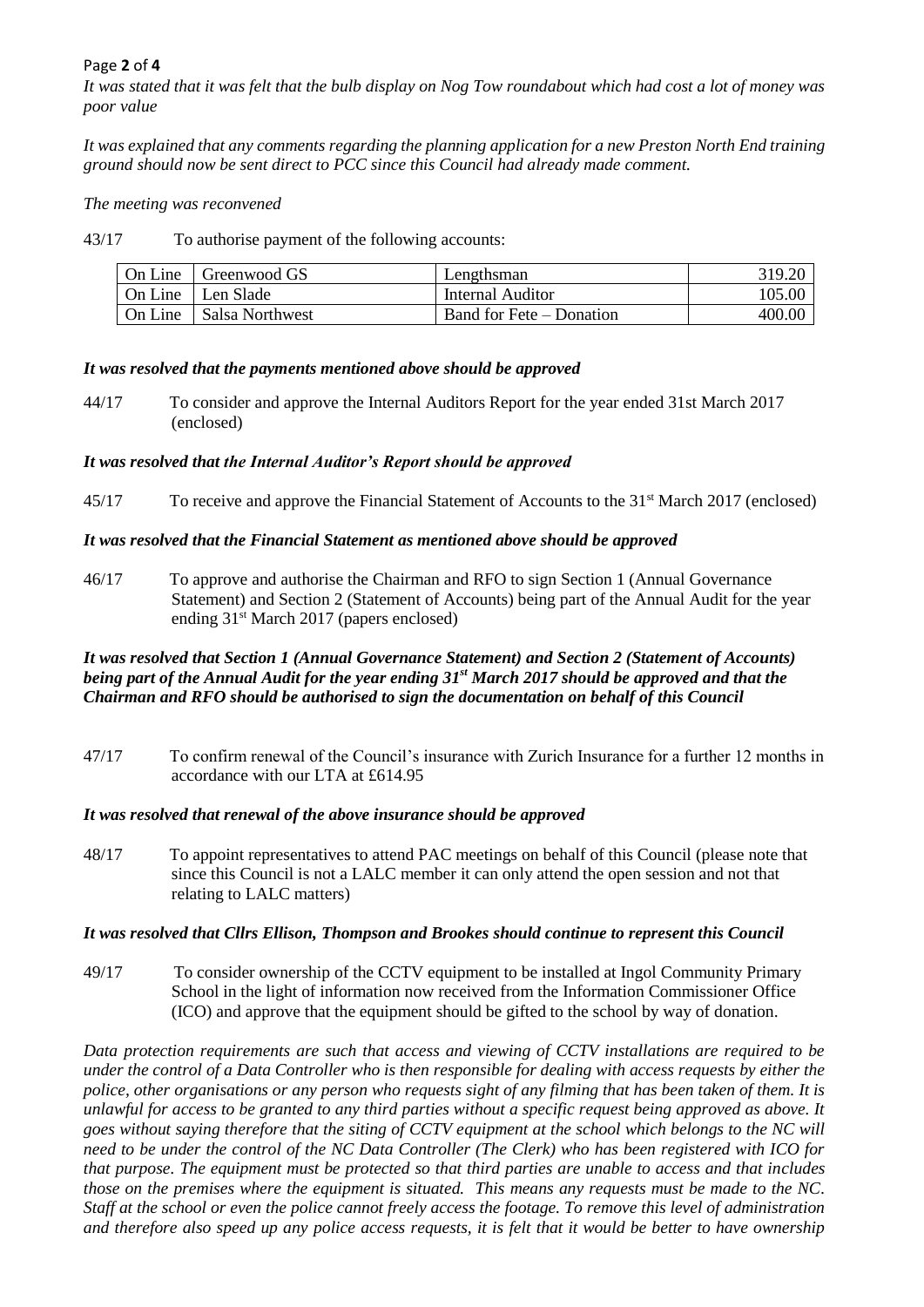# Page **3** of **4**

*transferred to the school who would, if not already, register the name of their Data Controller, amend their registration as required and take full responsibility for its management, maintenance and access requests.*

# *It was resolved that the equipment referred to above should be gifted to Ingol Community Primary School*

50/17 To consider production of a regular newsletter going forward:

*Some members have suggested that it should be the Clerk who has vast experience in this field and who produced a well-received special edition in January in respect of the Consultation Exercise who should undertake all future newsletters given that only one has been produced by the current editorial team in the past 12 months, despite agreement to produce up to six and the performance survey results two years ago which recommended that quarterly editions should be undertaken due to the failure of the Council to communicate with its residents previously. The Clerk has indicated that he is prepared to produce 4 newsletters in the next 12 months at regular intervals at a cost of £150.00 per newsletter based on 4 x A5 pages of copy/articles/photographs with any additional pages as might be required from time to time being charged on a pro rata basis (this level of charge corresponds with the fee paid to the lady in Hutton who produces similar for them)*

# *It was resolved that the Clerk should undertake production of the newsletter as outlined above*

51/17 To consider paying for (£110) the replacement of the CCTV camera situated at the rear of Intact – we are informed that the suppliers will fit the camera at no cost – the camera will be owned by Intact who will be responsible for maintenance and Data Controller responsibilities.

# *It was resolved that this council should not pay for the CTTV camera as described above since it was felt that Intact had sufficient funds of its own to deal with the matter.*

52/17 To consider the options regarding Christmas trees for 2017 as per the enclosed report.

# *It was resolved that none of the options presented were ideal and that in the light of this the present locations should continue for 2017.*

*It was mentioned that perhaps a 'living tree' on Nog Tow Roundabout might be appropriate in future years and that the appropriate working group might wish to consider this as part of its present remit*

53/17 To consider and review the need for current working groups as set out below and appoint members / disband groups as appropriate.

Surgeries W/G – to arrange surgeries and member attendees – Cllrs Anderson and Bevan at present.

Tanterton Shops Area – to investigate potential improvements – Cllrs Ellison, Roskell and Brookes at present.

Gateway Liaison W/G – to investigate potential projects – Cllrs McGrath, Anderson and Bevan at present.

Dog Fouling W/G – to investigate potential actions – Cllrs McGrath, Soole and Bevan at present.

Christmas Event W/G – to organise the event – Cllrs Thompson and Soole at present.

CCTV W/G – to investigate the installation of CCTV equipment within the neighbourhood – Cllrs Anderson and McGrath at present.

Nog Tow Roundabout  $W/G$  – to investigate potential for further planting etc – Cllrs Roskell and Brookes

Community Warden W/G – to consider viability and make recommendations - Cllrs McGrath, Roskell and the Clerk

### *It was resolved that the following working groups should be disbanded:*